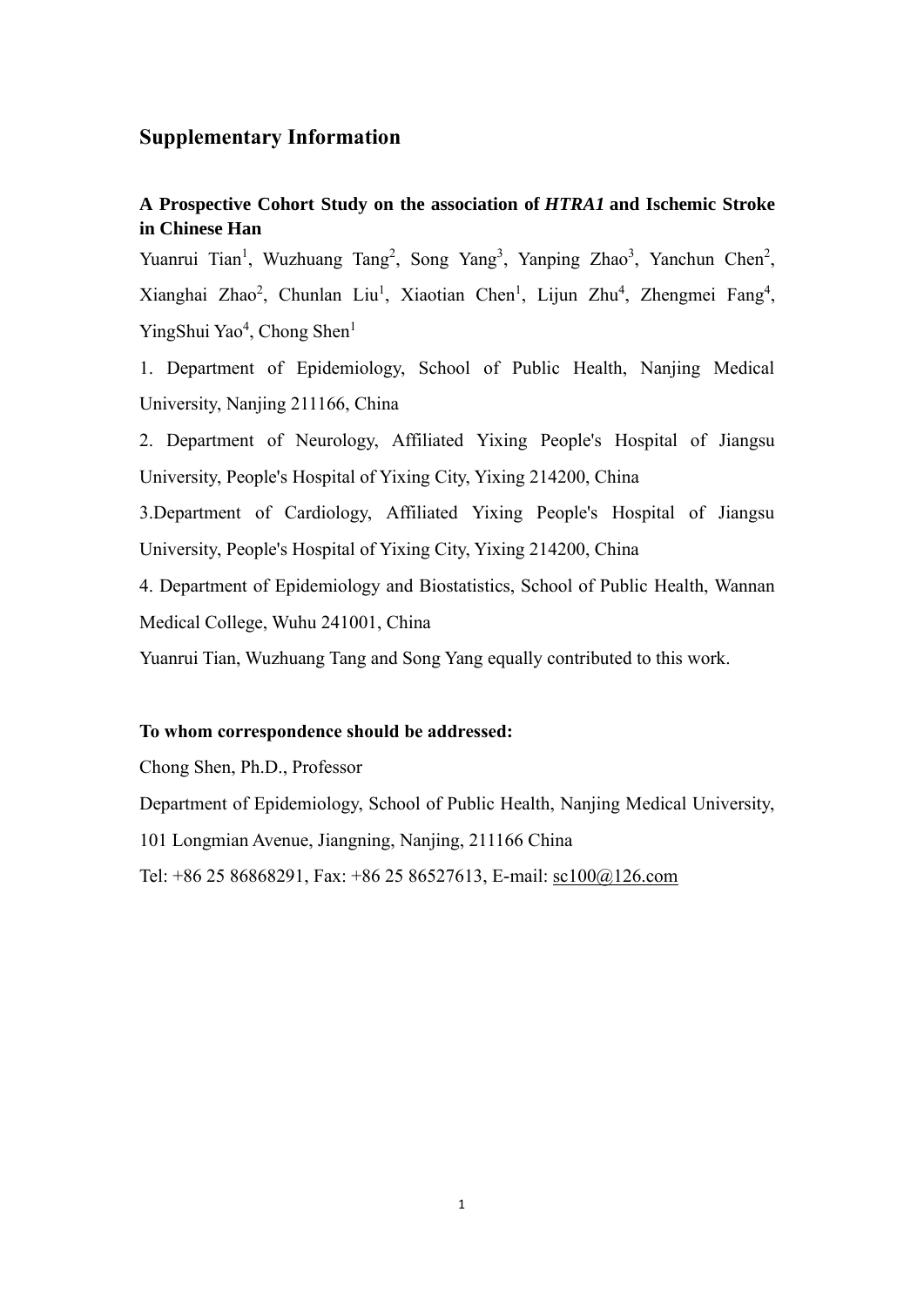# **Methods**

#### **Reverse transcription reactions and conditions**

The reverse transcription reactions were performed in a 20 μl reaction mixture including 0.3 μg RNA, 2 μl 5'gDNA Eraser Buffer, 1 μl gDNA Eraser, 4μl Nuclease-Free Water, 4µl 5 x Primescript Buffer 2, 1µl Enzyme Mix1 and 1µl RT Primer Mix. The PCR conditions were 67 °C for 15min, 85 °C for 5s.

## **RT-PCR reactions and conditions**

According to the NCBI Nucleotide database, the human HTRA1 has only 1 transcript variant, the primer sequences were listed as follows: HTRA1, 5-GTCTGGGTTTATTGTGTCGGAA-3 (forward) and 5-CGTTCTTCAGCTCAACTTTGACC-3 (reverse); GAPDH, 5-GCACCGTCAAGGCTGAGAAC-3 (forward) and 5- TGGTGAAGACGCCAGTGGA-3 (reverse). The primers were designed using Primer Bank (https://pga.mgh.harvard.edu/primerbank/) or Primer Premier 3 (http://bioinfo.ut.ee/primer3-0.4.0/). Real-time PCR (RT-PCR) reactions performed in a 10 μl reaction mixture including 2 µl cDNA, 5 µl HieffTM qPCR SYBR GEEN Master Mix, 2.6µl Nuclease-Free water, 0.2 µl upstream primer and 0.2 µl downstream primer. The RT-PCR conditions were 95℃ for 5 min, 95℃ for 10s, 60℃ for 20s and 72℃ for 20s with forty cycles. Melting curve includes 1 cycle with 95°C for 15s, 60°C for 1min and 95°C for 15s. Three parallel samples were set up with a standard deviation less than 0.5, and the average value was calculated.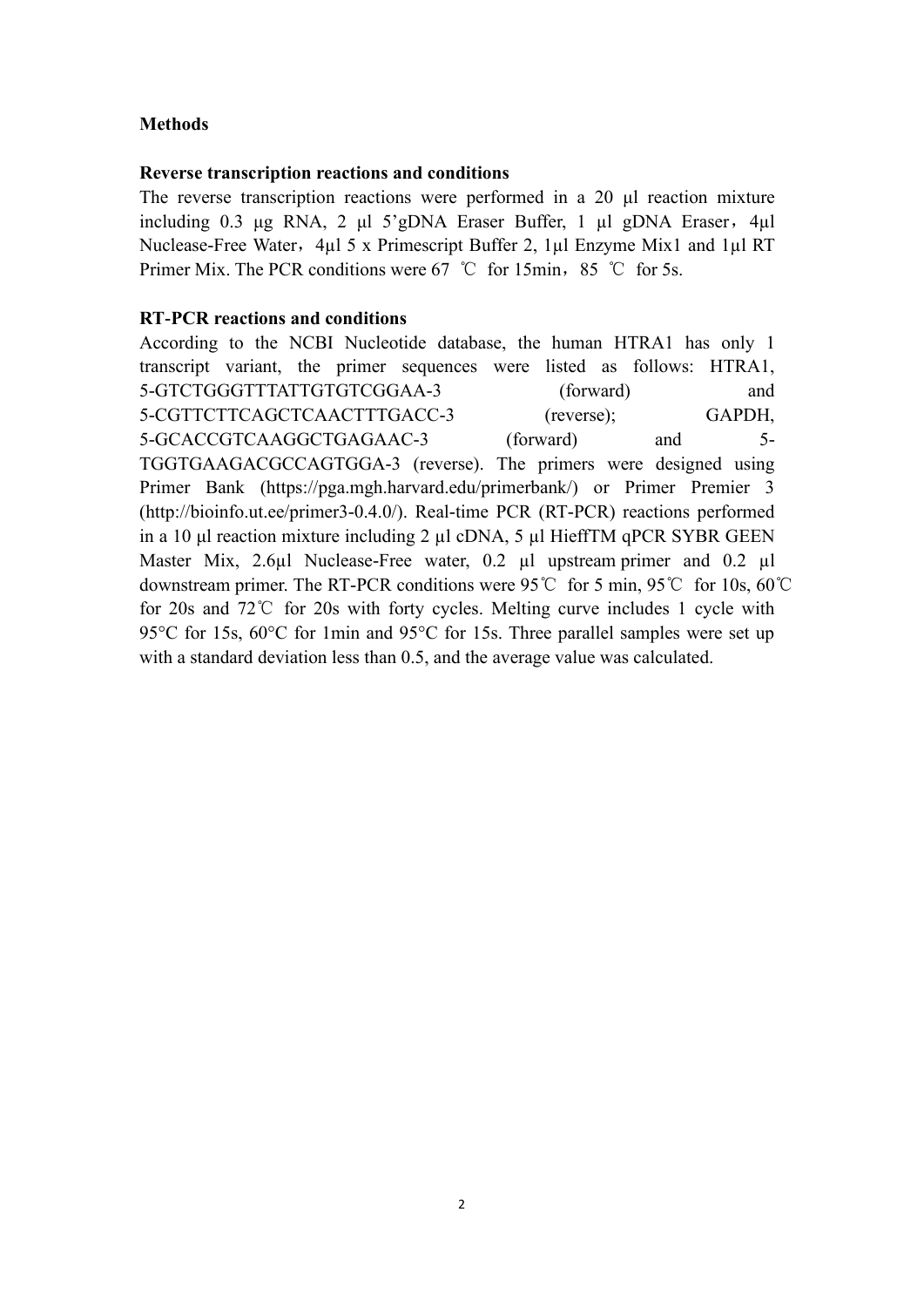| $\sigma$ or $\sigma$ and $\sigma$ and $\sigma$ is the matrix of the total digital surface that $\sigma$ |            |    |              |                                      |       |       |     |                                                          |  |  |  |
|---------------------------------------------------------------------------------------------------------|------------|----|--------------|--------------------------------------|-------|-------|-----|----------------------------------------------------------|--|--|--|
| <b>SNP</b>                                                                                              | Allele Chr |    | Position     | Location                             |       |       |     | $MAF$ HWE <sup><math>\alpha</math></sup> TFBS RegulomeDB |  |  |  |
| rs2268350                                                                                               | C>T        | 10 | 124241050    | intronic                             | 0.227 | 0.548 |     | 2a                                                       |  |  |  |
| rs2672587                                                                                               | C>G        | 10 | 124225345    | intronic                             | 0.464 | 0.342 |     | 2 <sub>b</sub>                                           |  |  |  |
| $rs3793917 \quad C > G$                                                                                 |            |    | 10 124209265 | 1.8kb from $0.466$ 0.771<br>$5'$ UTR |       |       | Yes | $\overline{4}$                                           |  |  |  |
| rs12413729                                                                                              | G>A        | 10 | 124249120    | intronic                             | 0.131 | 0.444 |     | 2 <sub>b</sub>                                           |  |  |  |

Supplementary Table 1 Bioinformatics of the four tagSNPs in *HTRA1*

SNP: single nucleotide polymorphisms; Chr: Chromosome; MAF: minor allele frequency; HWE: Hardy-Weinberg equilibrium; TFBS: Transcription Factor Binding Site.

a.  $\chi^2$  test was used to assess HWE in control.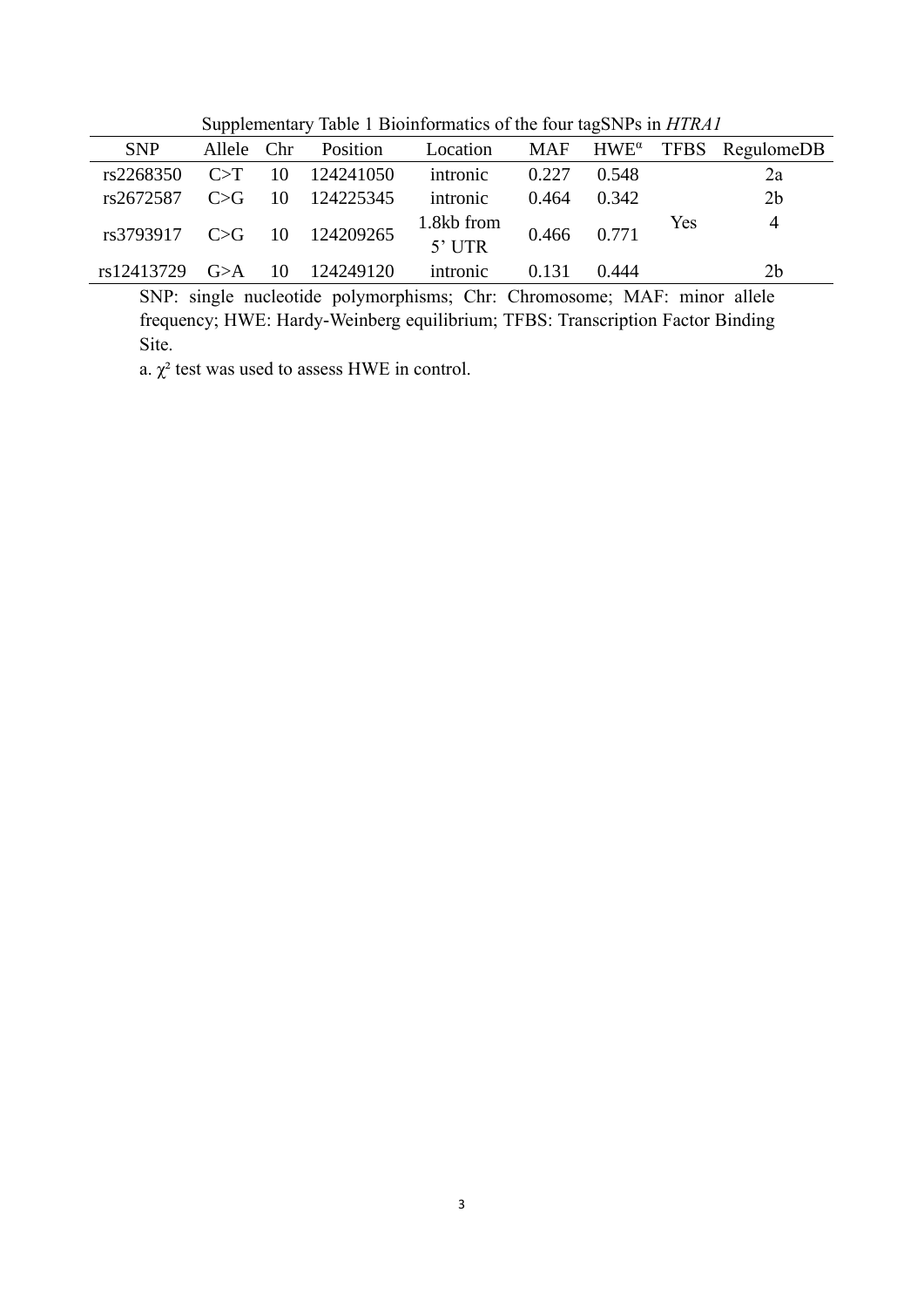|            |           |          |                 |                          |                        | Model, HR $(95\%CI)*$ , P |                        |
|------------|-----------|----------|-----------------|--------------------------|------------------------|---------------------------|------------------------|
| <b>SNP</b> | Genotype  | IS $(n)$ | Pearson year(y) | Incident density $(104)$ | Additive model         | Dominant model            | Recessive model        |
| rs2268350  | CC        | 65       | 8306.07         | 78.26                    | $1.19(0.96 - 1.475)$   | $1.117(0.821 - 1.52)$     | $1.499(1.030-2.181)$   |
|            | CT        | 88       | 9901.61         | 88.87                    | $P=0.112$              | $P=0.482$                 | $P=0.034$              |
|            | <b>TT</b> | 34       | 2896.86         | 117.37                   |                        |                           |                        |
| rs2672587  | CC        | 44       | 5529.04         | 79.58                    | $0.989(0.806 - 1.214)$ | $1.253(0.885 - 1.774)$    | $0.755(0.521-1.093)$   |
|            | CG        | 106      | 10614.82        | 99.86                    | $P=0.918$              | $P=0.204$                 | $P=0.137$              |
|            | GG        | 37       | 4965.70         | 74.51                    |                        |                           |                        |
| rs3793917  | CC        | 49       | 6376.34         | 76.85                    | $1.062(0.867-1.301)$   | $1.341(0.962 - 1.868)$    | $0.829(0.567 - 1.212)$ |
|            | CG        | 104      | 10514.05        | 98.92                    | $P=0.562$              | $P=0.083$                 | $P=0.333$              |
|            | GG        | 34       | 4206.72         | 80.82                    |                        |                           |                        |
| rs12413729 | GG        | 148      | 15885.92        | 93.16                    | $0.878(0.631 - 1.221)$ | $0.84(0.587-1.201)$       | $1.296(0.412 - 4.081)$ |
|            | <b>GA</b> | 36       | 4874.21         | 73.86                    | $P=0.438$              | $P=0.339$                 | $P=0.658$              |
|            | AA        | 3        | 356.67          | 84.11                    |                        |                           |                        |

Supplementary Table 2 Association analysis of *HTRA1* polymorphisms and IS incidence

\*Adjusted for age, gender, TC, TG, LDL, HDL, BMI, smoking, drinking, HTN and T2DM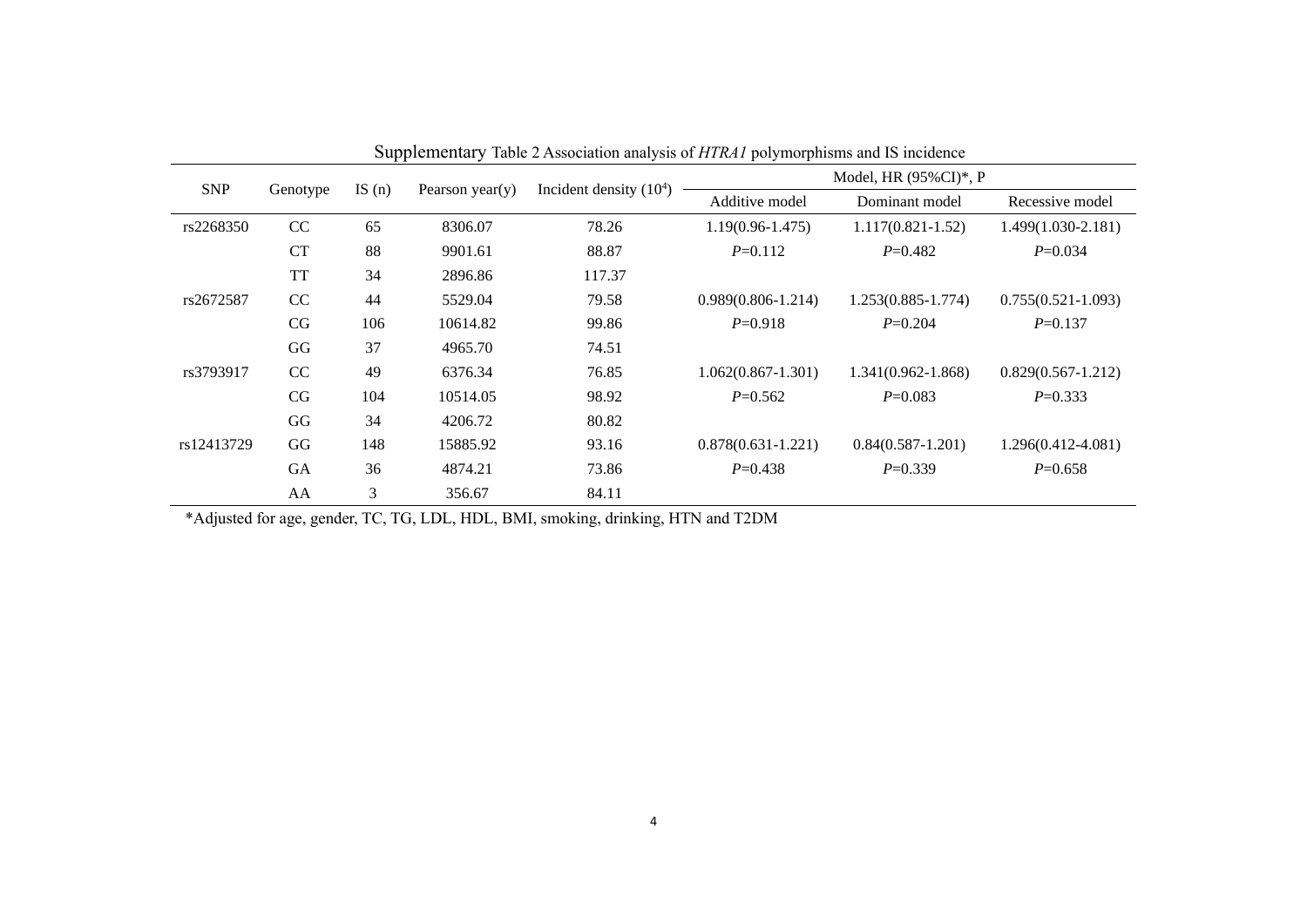|            |                |           |                  |         |                                                 |                        | Model, HR $(95\%CI)*$ , P                 |                        |  |  |
|------------|----------------|-----------|------------------|---------|-------------------------------------------------|------------------------|-------------------------------------------|------------------------|--|--|
| <b>SNP</b> | Group          | Genotype  |                  |         | IS(n) Pearson year(y) Incident density $(10^4)$ | Additive model         | Dominant model                            | Recessive model        |  |  |
| rs2268350  | Male           | $\rm CC$  | 30               | 3425.41 | 87.58                                           | 1.356(0.989-1.858)     | $1.152(0.733 - 1.811)$                    | $2.057(1.24 - 3.411)$  |  |  |
|            |                | <b>CT</b> | 44               | 4058.09 | 108.43                                          | $P=0.058$              | $P=0.539$                                 | $P=0.005$              |  |  |
|            |                | <b>TT</b> | 20               | 1156.86 | 172.88                                          |                        |                                           |                        |  |  |
|            | Female         | CC        | 35               | 4880.66 | 71.71                                           | $1.08(0.8-1.458)$      | $1.114(0.725 - 1.712)$                    | $1.091(0.611-1.95)$    |  |  |
|            |                | <b>CT</b> | 44               | 5843.52 | 75.30                                           | $P=0.616$              | $P=0.622$                                 | $P=0.768$              |  |  |
|            |                | <b>TT</b> | 14               | 1740.00 | 80.46                                           |                        |                                           |                        |  |  |
| rs2268350  | $<$ 55         | CC        | 5                | 3029.5  | 16.50                                           | $1.29(0.532 - 3.13)$   | $1.128(0.31 - 4.108)$                     | $1.97(0.425 - 9.129)$  |  |  |
|            |                | <b>CT</b> | $\overline{4}$   | 3634.7  | 11.01                                           | $P=0.573$              | $P=0.855$                                 | $P=0.386$              |  |  |
|            |                | <b>TT</b> | 3                | 1014.7  | 29.57                                           |                        |                                           |                        |  |  |
|            | $\geqslant$ 55 | CC        | 60               | 5276.6  | 113.71                                          | $1.181(0.946-1.474)$   | $1.128(0.82 - 1.551)$                     | $1.441(0.974 - 2.132)$ |  |  |
|            |                | <b>CT</b> | 84               | 6267.0  | 134.04                                          | $P=0.142$              | $P=0.459$                                 | $P=0.067$              |  |  |
|            |                | <b>TT</b> | 31               | 1882.2  | 164.70                                          |                        |                                           |                        |  |  |
| rs2268350  | Nonsmoking     | $\rm CC$  | 51               | 6208.79 | 82.14                                           | $1.099(0.855 - 1.411)$ | $1.053(0.74-1.499)$                       | $1.277(0.807 - 2.021)$ |  |  |
|            |                | CT        | 67               | 7527.04 | 89.01                                           | $P=0.461$              | $P=0.773$                                 | $P=0.297$              |  |  |
|            |                | <b>TT</b> | 22               | 2155    | 102.09                                          |                        |                                           |                        |  |  |
|            | Smoking        | CC        | 14               | 2097.28 | 66.75                                           | $1.767(1.125 - 2.778)$ | $1.52(0.781 - 2.959)$                     | 2.933(1.464-5.875)     |  |  |
|            |                | <b>CT</b> | 21               | 2374.57 | 88.44                                           | $P = 0.014$            | $P = 0.217$                               | $P=0.002$              |  |  |
|            |                | <b>TT</b> | 12               | 741.86  | 161.76                                          |                        |                                           |                        |  |  |
| rs2268350  | Nondrinking    | $\rm CC$  | 56               | 6396.76 | 87.54                                           | $1.114(0.876 - 1.418)$ | $0.977(0.695 - 1.372)$                    | $1.49(0.984 - 2.255)$  |  |  |
|            |                | <b>CT</b> | 65               | 7787.67 | 83.47                                           | $P=0.379$              | $P=0.892$                                 | $P=0.06$               |  |  |
|            |                | <b>TT</b> | 28               | 2256.29 | 124.1                                           |                        |                                           |                        |  |  |
|            | Drinking       | $\rm CC$  | $\boldsymbol{9}$ | 1909.32 | 47.14                                           |                        | $1.855(1.119-3.074)$ $2.942(1.235-7.007)$ | $1.69(0.684 - 4.175)$  |  |  |
|            |                | <b>CT</b> | 23               | 2113.95 | 108.8                                           | $P = 0.017$            | $P=0.015$                                 | $P=0.256$              |  |  |

Supplementary Table 3 Stratification analyses for the association between four SNPs and IS incidence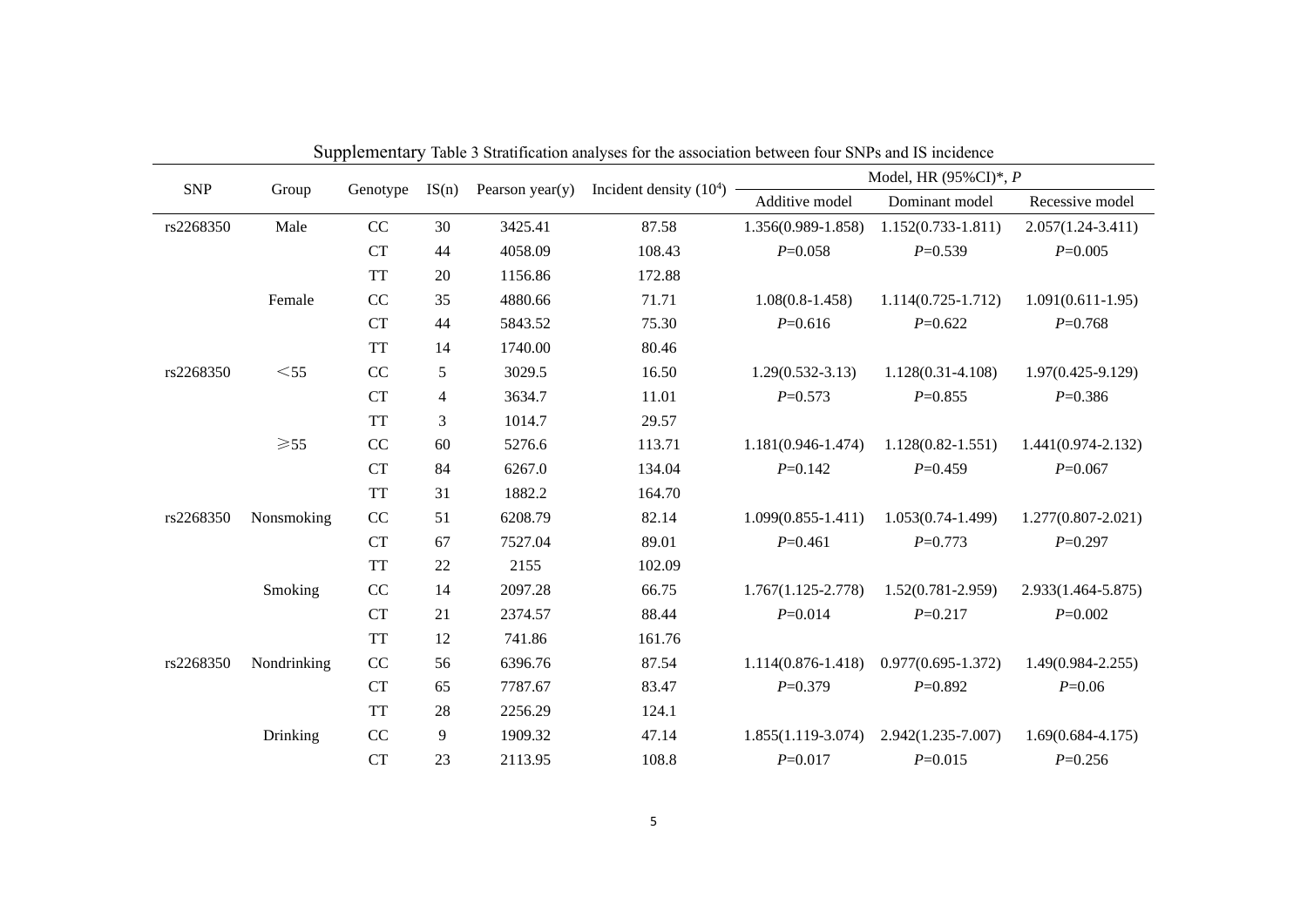|           |                | <b>TT</b>              | 6              | 640.57  | 93.67  |                        |                        |                        |
|-----------|----------------|------------------------|----------------|---------|--------|------------------------|------------------------|------------------------|
| rs2672587 | Male           | CC                     | 24             | 2244.60 | 106.92 | $0.899(0.673-1.202)$   | $1.15(0.706 - 1.874)$  | $0.616(0.357 - 1.063)$ |
|           |                | $\rm{CG}$              | 53             | 4306.79 | 123.06 | $P = 0.473$            | $P=0.575$              | $P=0.082$              |
|           |                | $\mathbf{G}\mathbf{G}$ | 17             | 2088.97 | 81.38  |                        |                        |                        |
|           | Female         | CC                     | 20             | 3284.44 | 60.89  | $1.083(0.808-1.452)$   | $1.357(0.822 - 2.238)$ | $0.908(0.545 - 1.511)$ |
|           |                | CG                     | 54             | 6308.03 | 85.61  | $P=0.592$              | $P=0.233$              | $P=0.710$              |
|           |                | $\mathbf{G}\mathbf{G}$ | 19             | 2876.73 | 66.05  |                        |                        |                        |
| rs2672587 | $<$ 55         | CC                     | $\overline{2}$ | 1979.3  | 10.10  | $1.131(0.458 - 2.791)$ | 1.236(0.256-5.959)     | $1.13(0.278 - 4.591)$  |
|           |                | CG                     | $\sqrt{6}$     | 3803.3  | 15.78  | $P = 0.79$             | $P=0.792$              | $P=0.864$              |
|           |                | GG                     | $\overline{4}$ | 1901.3  | 21.04  |                        |                        |                        |
|           | $\geqslant$ 55 | CC                     | 42             | 3549.8  | 118.32 | $0.971(0.785-1.2)$     | $1.203(0.843 - 1.715)$ | $0.741(0.504 - 1.091)$ |
|           |                | $\rm{CG}$              | 101            | 6811.5  | 148.28 | $P=0.783$              | $P=0.309$              | $P=0.129$              |
|           |                | $\mathbf{G}\mathbf{G}$ | 32             | 3064.4  | 104.43 |                        |                        |                        |
| rs2672587 | Nonsmoking     | $\rm CC$               | 26             | 4160.35 | 62.49  | $1.149(0.906 - 1.457)$ | $1.662(1.076-2.569)$   | $0.901(0.599 - 1.357)$ |
|           |                | $\rm{CG}$              | 84             | 7966.11 | 105.45 | $P=0.253$              | $P=0.022$              | $P=0.619$              |
|           |                | GG                     | 30             | 3769.38 | 79.59  |                        |                        |                        |
|           | Smoking        | CC                     | 18             | 1368.69 | 131.51 | $0.631(0.405-0.985)$   | $0.608(0.324 - 1.141)$ | $0.436(0.171 - 1.112)$ |
|           |                | CG                     | 23             | 2648.71 | 86.83  | $P=0.043$              | $P=0.121$              | $P=0.082$              |
|           |                | $\mathbf{G}\mathbf{G}$ | 6              | 1196.32 | 50.15  |                        |                        |                        |
| rs2672587 | Nondrinking    | $\rm CC$               | 32             | 4274.97 | 74.85  | $1.022(0.812 - 1.286)$ | $1.342(0.901-1.999)$   | $0.778(0.516 - 1.174)$ |
|           |                | CG                     | 88             | 8339.87 | 105.52 | $P=0.855$              | $P=0.148$              | $P=0.232$              |
|           |                | $\mathbf{G}\mathbf{G}$ | 29             | 3830.88 | 75.7   |                        |                        |                        |
|           | Drinking       | CC                     | 12             | 1254.07 | 95.69  | $0.854(0.529-1.377)$   | $1.044(0.482 - 2.261)$ | $0.561(0.219-1.439)$   |
|           |                | CG                     | 19             | 2274.95 | 83.52  | $P = 0.517$            | $P=0.913$              | $P=0.229$              |
|           |                | GG                     | 7              | 1134.82 | 61.68  |                        |                        |                        |
| rs3793917 | Male           | CC                     | 28             | 2612.54 | 107.18 | $0.85(0.632 - 1.144)$  | $1.003(0.635 - 1.586)$ | $0.569(0.313 - 1.037)$ |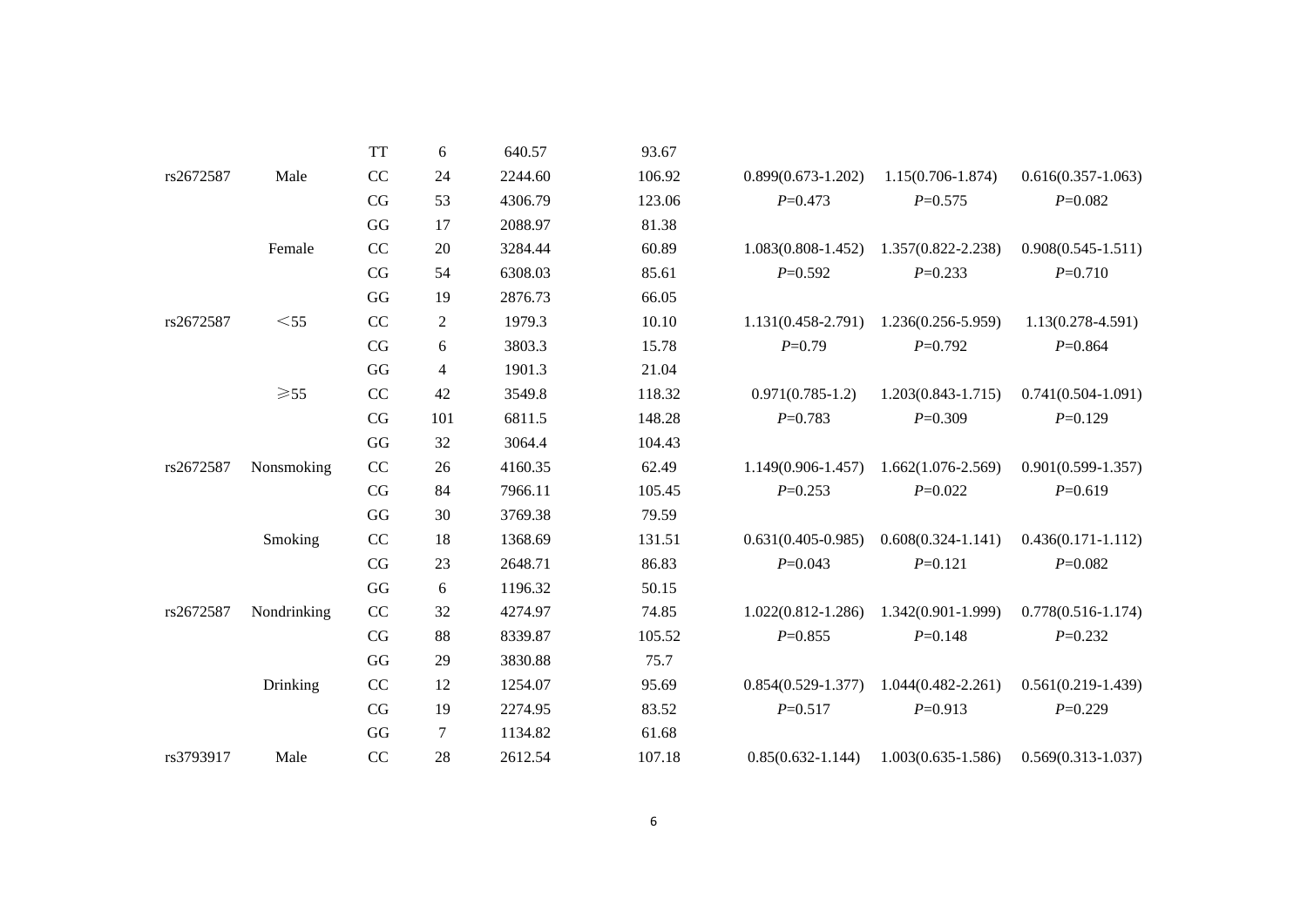|            |                | CG                     | 52             | 4285.23 | 121.35 | $P = 0.283$            | $P=0.989$              | $P = 0.066$            |
|------------|----------------|------------------------|----------------|---------|--------|------------------------|------------------------|------------------------|
|            |                | GG                     | 14             | 1735.05 | 80.69  |                        |                        |                        |
|            | Female         | CC                     | 21             | 3763.81 | 55.79  | $1.326(0.999-1.76)$    | $1.91(1.156 - 3.154)$  | 1.135(0.689-1.869)     |
|            |                | CG                     | 52             | 6228.82 | 83.48  | $P = 0.051$            | $P=0.011$              | $P=0.618$              |
|            |                | $\mathbf{G}\mathbf{G}$ | $20\,$         | 2471.67 | 80.92  |                        |                        |                        |
| rs3793917  | $<$ 55         | CC                     | $\overline{c}$ | 2349.8  | 8.51   | $1.494(0.607 - 3.676)$ | $1.942(0.393 - 9.602)$ | $1.531(0.369 - 6.346)$ |
|            |                | CG                     | 6              | 3832.9  | 15.65  | $P=0.382$              | $P=0.416$              | $P=0.557$              |
|            |                | GG                     | 4              | 1496.3  | 26.73  |                        |                        |                        |
|            | $\geqslant$ 55 | CC                     | 47             | 4026.5  | 116.73 | $1.038(0.842 - 1.281)$ | $1.297(0.923 - 1.822)$ | $0.799(0.537-1.19)$    |
|            |                | CG                     | 98             | 6681.2  | 146.68 | $P=0.725$              | $P=0.134$              | $P=0.269$              |
|            |                | GG                     | 30             | 2710.4  | 110.68 |                        |                        |                        |
| rs3793917  | Nonsmoking     | CC                     | 28             | 4785.95 | 58.5   | $1.328(1.053 - 1.675)$ | $2.08(1.366 - 3.167)$  | $1.049(0.693 - 1.588)$ |
|            |                | CG                     | 83             | 7890.11 | 105.19 | $P=0.016$              | $P=0.001$              | $P=0.819$              |
|            |                | GG                     | 29             | 3207.34 | 90.42  |                        |                        |                        |
|            | Smoking        | CC                     | 21             | 1590.4  | 132.04 | $0.498(0.312 - 0.796)$ | $0.452(0.244 - 0.837)$ | $0.302(0.1 - 0.911)$   |
|            |                | CG                     | 21             | 2623.94 | 80.03  | $P = 0.004$            | $P = 0.011$            | $P=0.033$              |
|            |                | $\mathbf{G}\mathbf{G}$ | 5              | 999.38  | 50.03  |                        |                        |                        |
| rs3793917  | Nondrinking    | CC                     | 35             | 4932.98 | 70.95  | $1.178(0.94 - 1.476)$  | $1.647(1.12 - 2.42)$   | $0.91(0.6-1.381)$      |
|            |                | CG                     | 86             | 8204.34 | 104.82 | $P=0.154$              | $P=0.011$              | $P=0.657$              |
|            |                | GG                     | 28             | 3297.3  | 84.92  |                        |                        |                        |
|            | Drinking       | CC                     | 14             | 1443.36 | 97     | $0.666(0.398-1.114)$   | $0.671(0.322 - 1.399)$ | $0.427(0.14-1.301)$    |
|            |                | CG                     | 18             | 2309.71 | 77.93  | $P = 0.121$            | $P = 0.287$            | $P=0.134$              |
|            |                | GG                     | 6              | 909.42  | 65.98  |                        |                        |                        |
| rs12413729 | Male           | $\mathbf{G}\mathbf{G}$ | 74             | 6503.71 | 113.78 | $1.007(0.634 - 1.598)$ | $0.944(0.569-1.567)$   | $2.025(0.49 - 8.362)$  |
|            |                | ${\rm GA}$             | 18             | 1989.75 | 90.46  | $P = 0.977$            | $P = 0.825$            | $P = 0.330$            |
|            |                | AA                     | $\overline{2}$ | 153.12  | 130.62 |                        |                        |                        |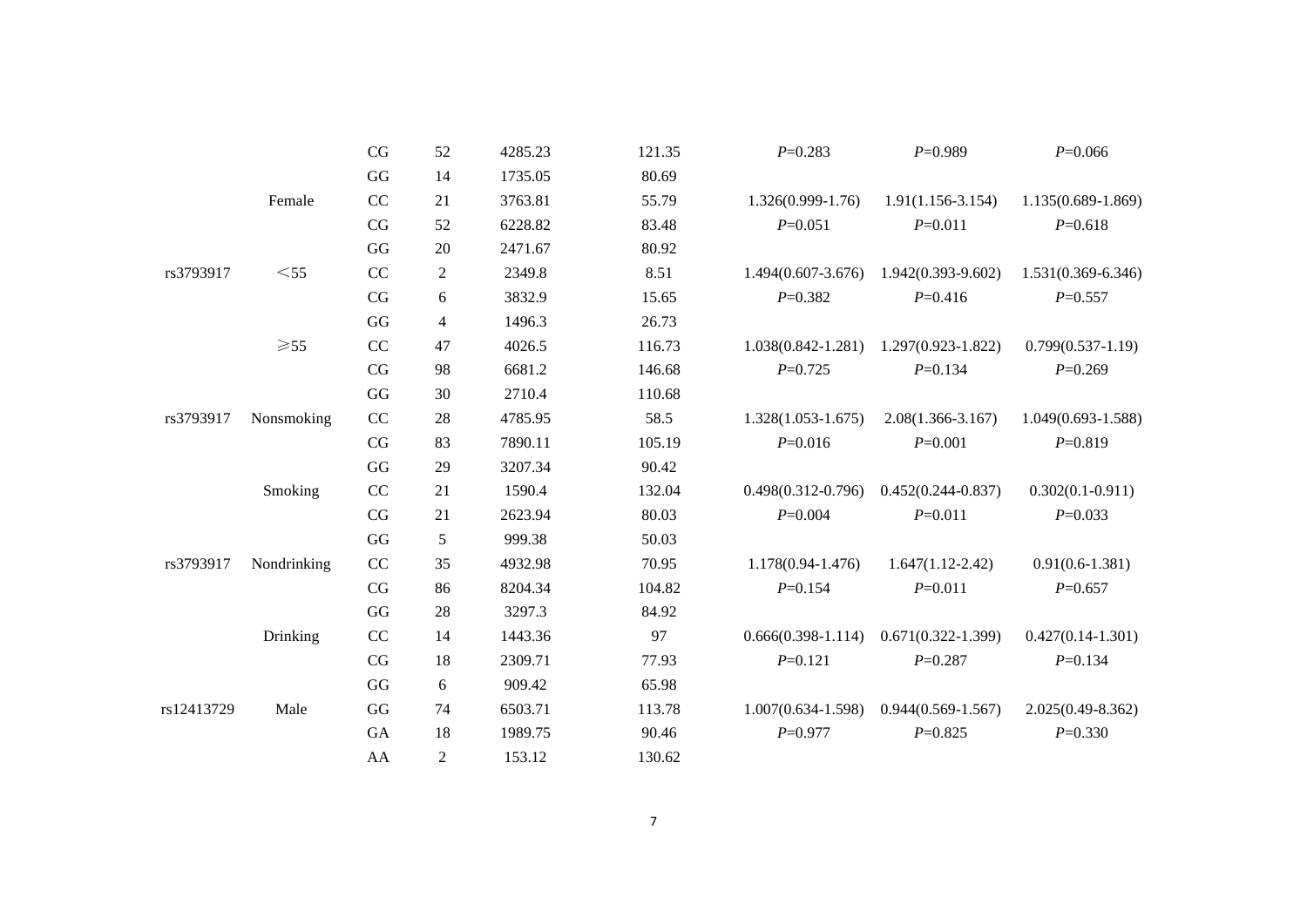|            | Female         | $\mathbf{G}\mathbf{G}$ | 74             | 9382.21  | 78.87  | $0.733(0.442 - 1.216)$ | $0.706(0.41 - 1.218)$  | $0.799(0.11 - 5.825)$  |
|------------|----------------|------------------------|----------------|----------|--------|------------------------|------------------------|------------------------|
|            |                | GA                     | 18             | 2884.46  | 62.40  | $P=0.230$              | $P=0.211$              | $P=0.825$              |
|            |                | AA                     | 1              | 203.54   | 49.13  |                        |                        |                        |
| rs12413729 | $<$ 55         | GG                     | 10             | 5760.2   | 17.36  | $1.094(0.302 - 3.963)$ | $0.724(0.135-3.897)$   | 5.613(0.414-76.146)    |
|            |                | GA                     | 1              | 1804.6   | 5.54   | $P=0.891$              | $P = 0.707$            | $P=0.195$              |
|            |                | AA                     | $\mathbf{1}$   | 125.3    | 79.80  |                        |                        |                        |
|            | $\geqslant$ 55 | GG                     | 138            | 10125.7  | 136.29 | $0.877(0.623 - 1.234)$ | $0.863(0.598-1.248)$   | $0.906(0.223 - 3.678)$ |
|            |                | GA                     | 35             | 3069.6   | 114.02 | $P=0.451$              | $P=0.434$              | $P=0.891$              |
|            |                | AA                     | 2              | 231.4    | 86.45  |                        |                        |                        |
| rs12413729 | Nonsmoking     | $\mathbf{G}\mathbf{G}$ | 114            | 12029.25 | 94.77  | $0.816(0.543-1.225)$   | $0.811(0.526-1.25)$    | $0.653(0.091 - 4.711)$ |
|            |                | GA                     | 25             | 3610.39  | 69.24  | $P=0.327$              | $P=0.342$              | $P=0.673$              |
|            |                | AA                     | $\mathbf{1}$   | 257.22   | 38.88  |                        |                        |                        |
|            | Smoking        | $\mathbf{G}\mathbf{G}$ | 34             | 3856.66  | 88.16  | $0.989(0.539-1.814)$   | $0.846(0.429 - 1.667)$ | 3.206(0.748-13.738)    |
|            |                | <b>GA</b>              | 11             | 1263.82  | 87.04  | $P=0.971$              | $P=0.628$              | $P=0.117$              |
|            |                | AA                     | $\mathfrak{2}$ | 99.45    | 201.11 |                        |                        |                        |
| rs12413729 | Nondrinking    | $\mathbf{G}\mathbf{G}$ | 118            | 12427.4  | 94.95  | $0.86(0.592 - 1.248)$  | $0.836(0.558-1.252)$   | $1.006(0.248 - 4.089)$ |
|            |                | GA                     | 29             | 3745.88  | 77.42  | $P = 0.427$            | $P=0.385$              | $P=0.993$              |
|            |                | AA                     | $\mathfrak{2}$ | 273.46   | 73.14  |                        |                        |                        |
|            | Drinking       | GG                     | 30             | 3458.52  | 86.74  | $1.077(0.512 - 2.265)$ | $0.973(0.429 - 2.205)$ | 3.165(0.406-24.676)    |
|            |                | GA                     | 7              | 1128.33  | 62.04  | $P=0.845$              | $P=0.948$              | $P=0.271$              |
|            |                | AA                     | 1              | 83.2     | 120.19 |                        |                        |                        |

Age stratification adjusted for age, gender, TCH, TG, LDL-C, LDL-C, BMI, drinking, smoking, HTN and T2DM.

Gender stratification adjusted for age, TCH, TG, LDL-C, LDL-C, BMI, drinking, smoking, HTN and T2DM.

Smoking stratification adjusted for age, gender, TCH, TG, LDL-C, LDL-C, BMI, drinking, HTN and T2DM.

Drinking stratification adjusted for age, gender, TCH, TG, LDL-C, LDL-C, BMI, smoking, HTN and T2DM.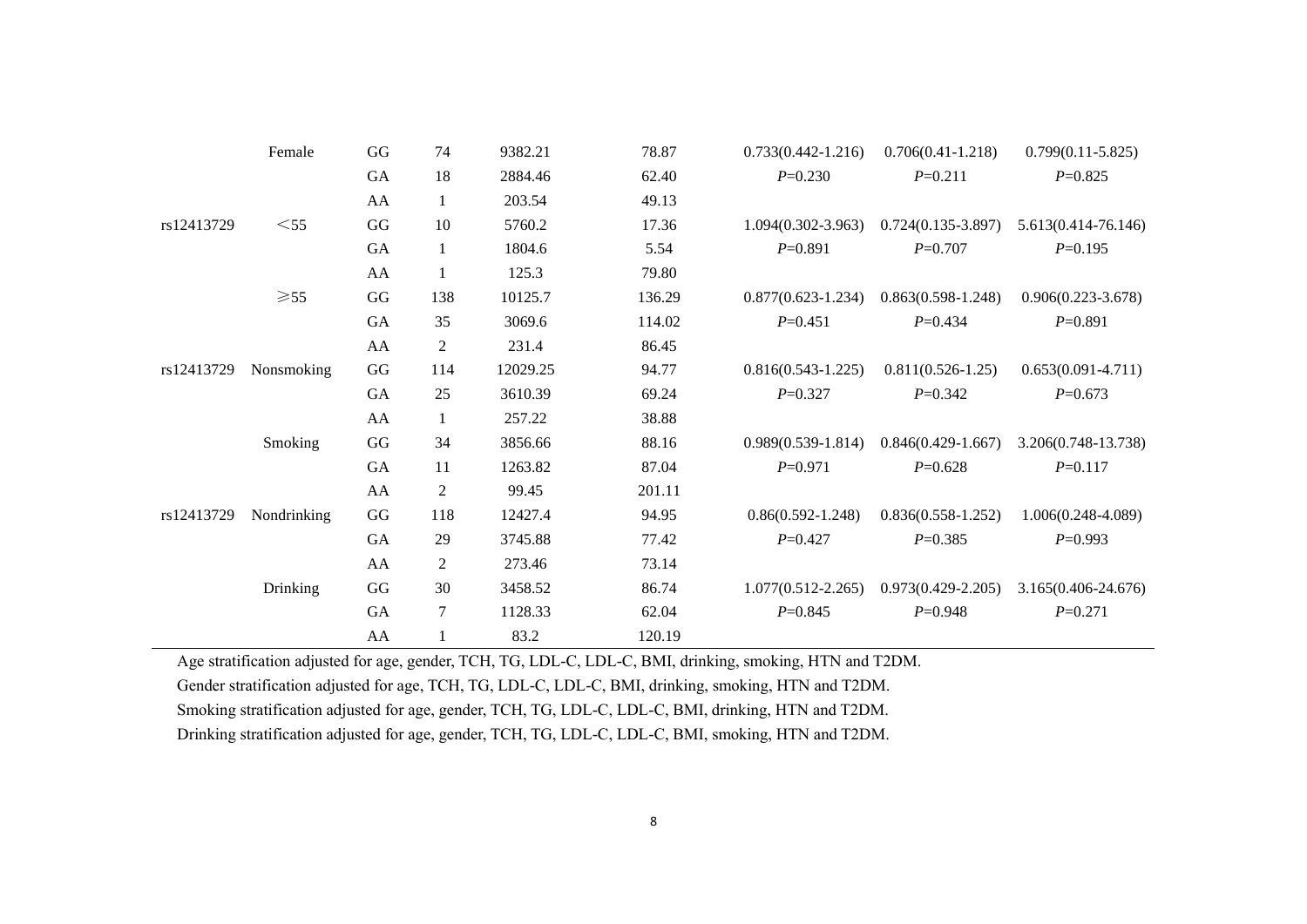| <b>SNPs</b> | Modification factor | Genotypes | Stratum     | IS(n) | HR (95%CI)             | $\boldsymbol{P}$ | Dupplementary Table Triddin's interaction of genter, sinoking, amiking and fifteen porymorphisms on isenemic stroke<br><b>RERI</b> (95%CI) | $AP(95\%CI)$           | S (95%CI)                |
|-------------|---------------------|-----------|-------------|-------|------------------------|------------------|--------------------------------------------------------------------------------------------------------------------------------------------|------------------------|--------------------------|
| rs2268350   | Gender              | CC        | Male        | 30    | 1.00(reference)        |                  |                                                                                                                                            |                        |                          |
|             |                     | CC        | Female      | 35    | $0.977(0.595 - 1.605)$ | 0.928            | $-0.032(-0.162-0.156)$                                                                                                                     | $-0.003(-0.161-0.154)$ | 0.778(0.000-1207458.066) |
|             |                     | $CT+TT$   | Male        | 64    | 1.414(0.911-2.194)     | 0.122            | $P=0.969$                                                                                                                                  | $P=0.969$              | $P=0.973$                |
|             |                     | $CT+TT$   | Female      | 58    | $1.014(0.648 - 1.588)$ | 0.951            |                                                                                                                                            |                        |                          |
|             | Smoking             | CC        | Nonsmoking  | 51    | 1.00(reference)        |                  |                                                                                                                                            |                        |                          |
|             |                     | CC        | Smoking     | 14    | $0.637(0.345 - 1.178)$ | 0.150            | $0.183(-0.035-0.401)$                                                                                                                      | $0.137(0.000 - 0.273)$ | 2.154(1.173-3.955)       |
|             |                     | $CT+TT$   | Nonsmoking  | 89    | $1.035(0.731 - 1.464)$ | 0.847            | $P=0.099$                                                                                                                                  | $P=0.050$              | $P=0.013$                |
|             |                     | $CT+TT$   | Smoking     | 33    | 1.212(0.782-1.880)     | 0.390            |                                                                                                                                            |                        |                          |
|             | Drinking            | CC        | Nondrinking | 56    | 1.00(reference)        |                  |                                                                                                                                            |                        |                          |
|             |                     | $\rm CC$  | Drinking    | 9     | $0.365(0.172 - 0.773)$ | 0.009            | $0.065(-0.141-0.270)$                                                                                                                      | $0.063(-0.123-0.248)$  | $-0.950$                 |
|             |                     | $CT+TT$   | Nondrinking | 93    | $0.974(0.697 - 1.362)$ | 0.879            | $P = 0.054$                                                                                                                                | $P=0.054$              |                          |
|             |                     | $CT+TT$   | Drinking    | 29    | $1.024(0.651 - 1.612)$ | 0.918            |                                                                                                                                            |                        |                          |
| rs2672587   | Smoking             | GG        | Nonsmoking  | 26    | 1.00(reference)        |                  |                                                                                                                                            |                        |                          |
|             |                     | GG        | Smoking     | 18    | 2.024(1.107-3.699)     | 0.022            | $-0.816(-0.2-0.037)$                                                                                                                       | $-0.1(0.257 - 0.058)$  | $1.805(0.671 - 4.855)$   |
|             |                     | $GC+CC$   | Nonsmoking  | 114   | $1.605(1.047 - 2.460)$ | 0.030            | $P = 0.177$                                                                                                                                | $P=0.214$              | $P=0.242$                |
|             |                     | $GC+CC$   | Smoking     | 29    | $1.130(0.661 - 1.932)$ | 0.656            |                                                                                                                                            |                        |                          |
| rs3793917   | Smoking             | CC        | Nonsmoking  | 28    | 1.00(reference)        |                  |                                                                                                                                            |                        |                          |
|             |                     | CC        | Smoking     | 21    | 2.205(1.251-3.887)     | 0.006            | $-0.064(-0.194-0.067)$                                                                                                                     | $-0.07(-0.225-0.085)$  | 3.355(0.078-145.355)     |
|             |                     | $CG+GG$   | Nonsmoking  | 112   | $1.787(1.180 - 2.707)$ | 0.006            | $P=0.341$                                                                                                                                  | $P=0.376$              | $P=0.529$                |
|             |                     | $CG+GG$   | Smoking     | 26    | $1.137(0.661 - 1.954)$ | 0.643            |                                                                                                                                            |                        |                          |
|             | Drinking            | $\rm CC$  | Nondrinking | 35    | 1.00(reference)        |                  |                                                                                                                                            |                        |                          |
|             |                     | $\rm CC$  | Drinking    | 14    | $1.144(0.612 - 2.139)$ | 0.674            | $-0.053(-0.17-0.064)$                                                                                                                      | $-0.073(-0.247-0.102)$ | $1.241(0.815 - 1.891)$   |
|             |                     | $CG+GG$   | Nondrinking | 114   | 1.414(0.967-2.068)     | 0.074            | $P = 0.375$                                                                                                                                | $P = 0.414$            | $P=0.314$                |
|             |                     | $CG+GG$   | Drinking    | 24    | $0.890(0.524 - 1.510)$ | 0.665            |                                                                                                                                            |                        |                          |

Supplementary Table 4 Additive interaction of gender, smoking, drinking and HTRA1 polymorphisms on ischemic stroke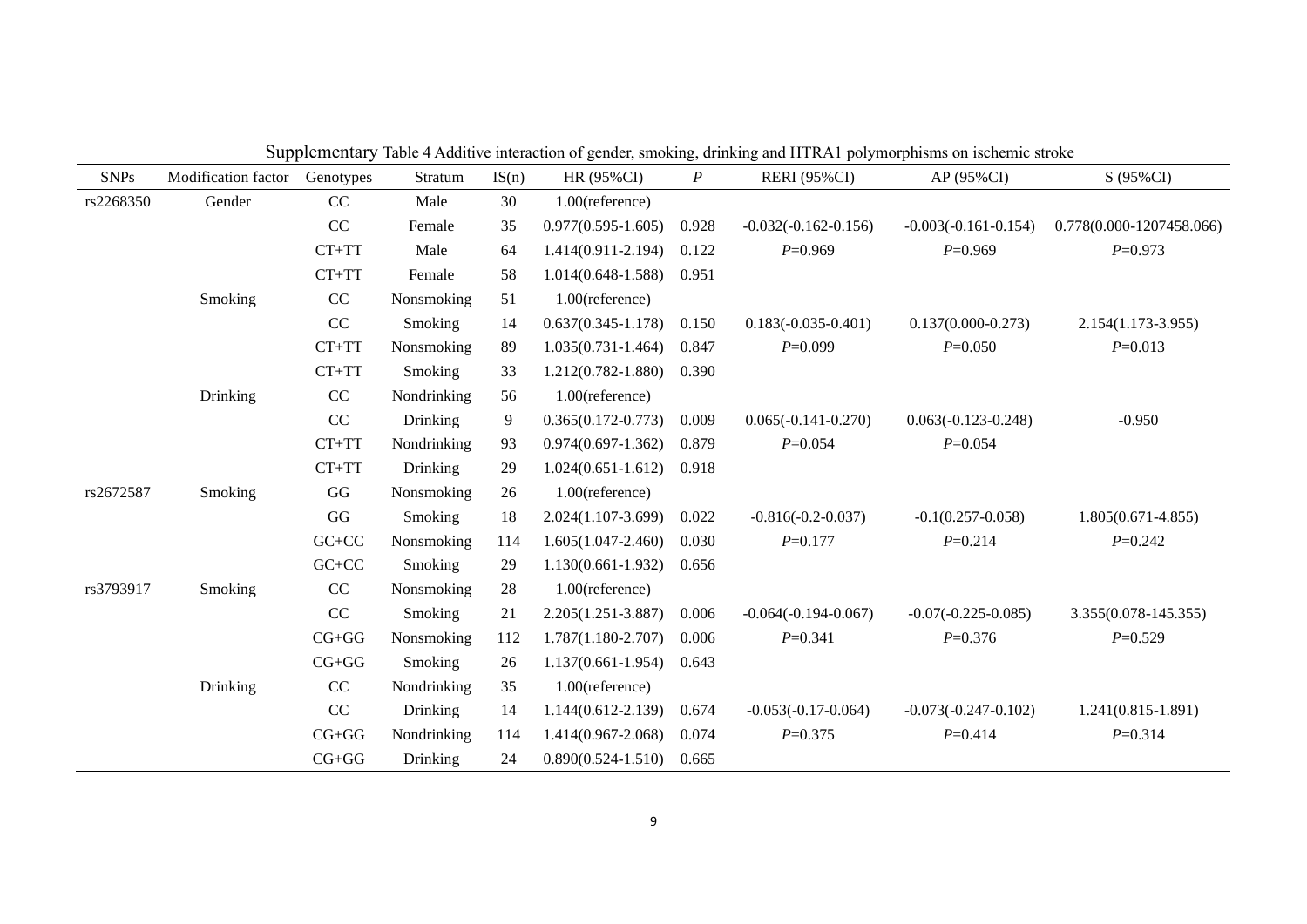Gender stratification adjusted for age, TCH, TG, LDL-C, LDL-C, BMI, drinking, smoking, HTN and T2DM. Smoking stratification adjusted for age, gender, TCH, TG, LDL-C, LDL-C, BMI, drinking, HTN and T2DM. Drinking stratification adjusted for age, gender, TCH, TG, LDL-C, LDL-C, BMI, smoking, HTN and T2DM.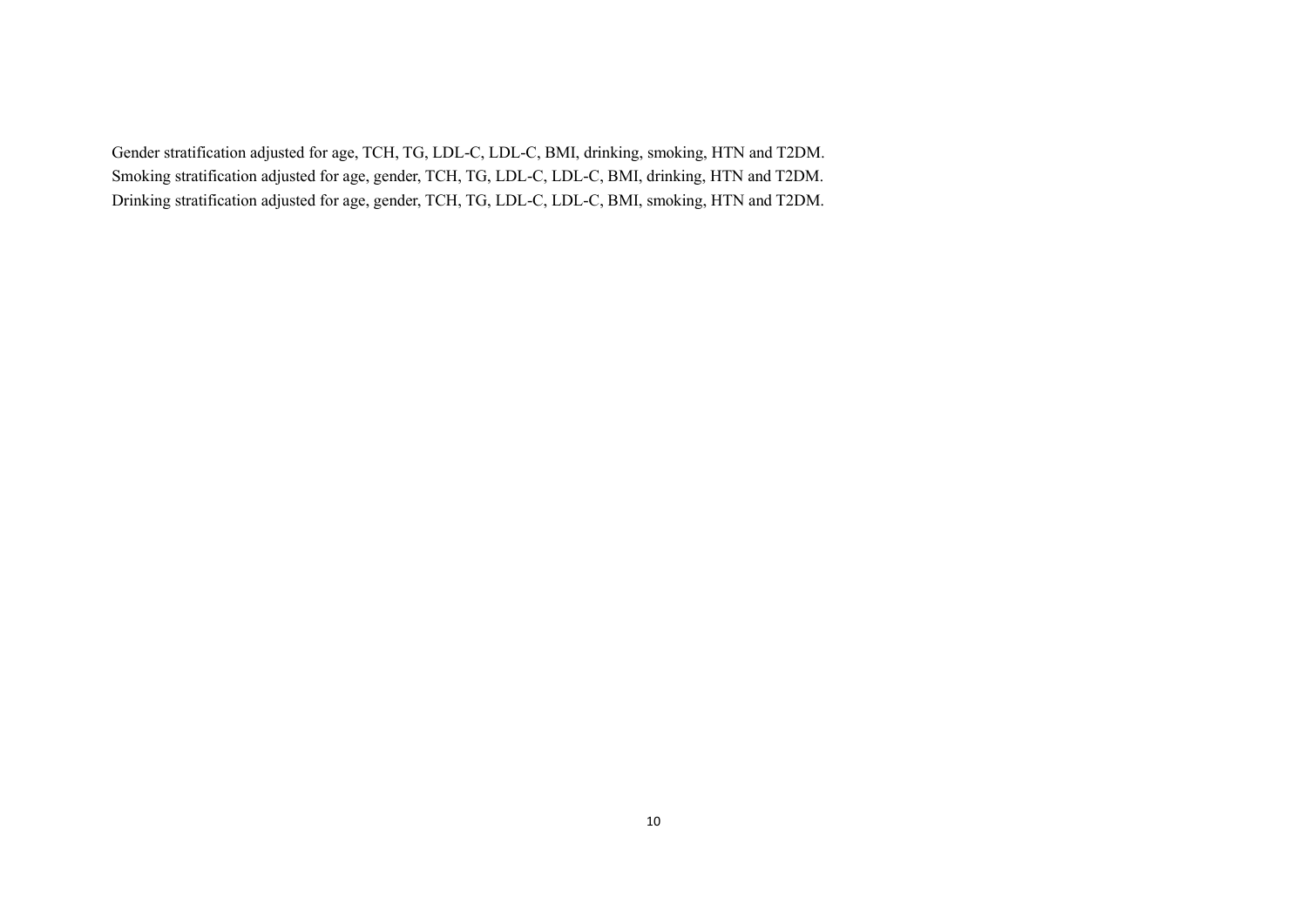|                  |                | Controls           | IS cases          |                |                  |  |
|------------------|----------------|--------------------|-------------------|----------------|------------------|--|
| Characteristics  | Group          | $n=72$             | $n=72$            | $F/\chi^2$     | $\boldsymbol{P}$ |  |
| Age (year)       |                | $62.6 \pm 7.9$     | $63.14 \pm 8.6$   | 0.392          | 0.696            |  |
| Gender $(\%)$    | Male           | 48(66.7%)          | 48(66.7%)         | $\overline{0}$ | 1                |  |
|                  | Female         | 24(33.3%)          | 24(33.3%)         |                |                  |  |
| Smokers $(\%)$   | Yes            | 42(58.3%)          | 19(27.5%)         | 13.614         | < 0.001          |  |
|                  | No             | 30(41.7%)          | 50(72.5%)         |                |                  |  |
| Drinkers $(\%)$  | Yes            | 38(52.8%)          | 9(12.7%)          | 26.055         | < 0.001          |  |
|                  | N <sub>o</sub> | 34(47.2%)          | 62(87.3%)         |                |                  |  |
| <b>SBP</b>       |                | $152.56 \pm 21.64$ | $155.3 \pm 21.15$ | 0.731          | 0.466            |  |
| <b>DBP</b>       |                | $83.56 \pm 10.70$  | $89.59 \pm 12.45$ | 2.977          | < 0.01           |  |
| Hypertension (%) | Yes            | 24(33.3%)          | 45(72.6%)         | 20.554         | < 0.001          |  |
|                  | No             | 48(66.7%)          | $17(27.4\%)$      |                |                  |  |
| T2DM(%)          | Yes            | $15(20.8\%)$       | $12(19.4\%)$      | 0.045          | 0.832            |  |
|                  | N <sub>0</sub> | 57(79.2%)          | 50(80.6%)         |                |                  |  |

Supplementary Table 5 Demographic and clinical characteristics for the case-control study of ischemic stroke

SBP, systolic blood pressure; DBP, diastolic blood pressure; T2DM, type 2 diabetes mellitus; IS: ischemic stroke.

\* and \*\* indicates that the statistical difference when compared with the controls;

\*, *P*<0.05; \*\*, *P*<0.001.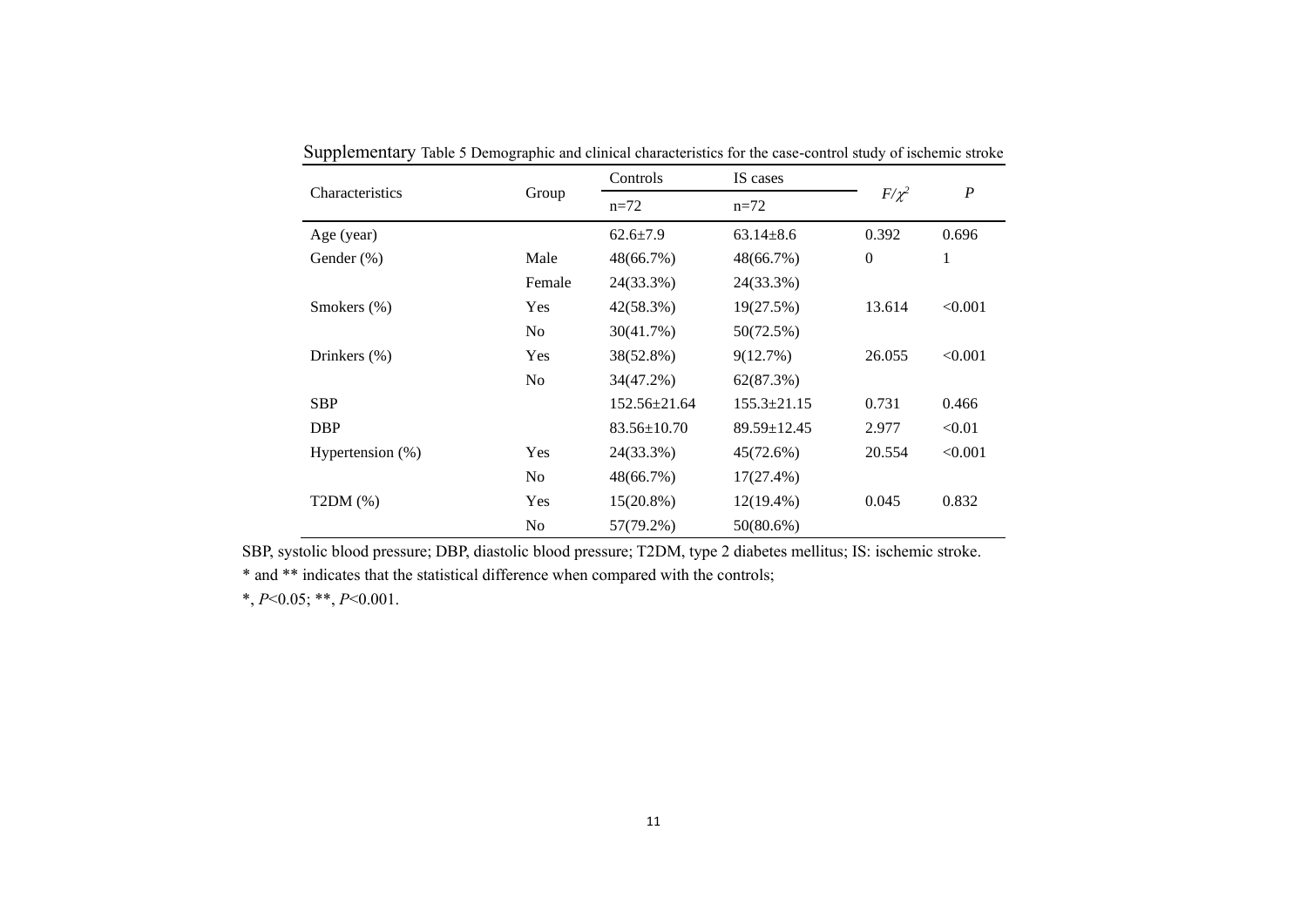| Group   | <b>SNP</b> | Stratum      | $\mathbf n$ | <b>WT</b>           | HT                  | MT                  | $P^{\rm a}$ | $P^{\rm b}$ |
|---------|------------|--------------|-------------|---------------------|---------------------|---------------------|-------------|-------------|
|         | rs2268350  | All cases    | 31/33/5     | $1.70(1.18-2.62)$   | $1.05(0.51 - 2.10)$ | $1.05(0.19-7.92)$   | 0.116       | 0.044       |
|         | (C>T)      | Smoking      | 7/11/2      | $1.67(1.18-2.62)$   | $0.73(0.20-1.07)$   | $2.16(0.14-)$       | 0.148       | 0.067       |
|         |            | Nonsmoking   | 24/22/3     | $1.72(1.01 - 2.59)$ | $1.29(0.73 - 2.31)$ | $1.05(0.24-)$       | 0.521       | 0.254       |
|         | rs2672587  | All cases    | 15/39/15    | $1.07(0.52 - 1.89)$ | $1.69(0.77-2.62)$   | $1.22(0.73-2.96)$   | 0.517       | 0.282       |
|         | (C>G)      | Smoking      | 5/13/2      | $1.18(1.01 - 1.77)$ | $1.02(0.17-3.58)$   | $0.85(0.73-)$       | 0.740       | 0.612       |
|         |            | Nonsmoking   | 10/26/13    | $0.99(0.42 - 2.14)$ | $1.72(1.05 - 2.47)$ | $1.33(0.78-3.12)$   | 0.345       | 0.163       |
| Case    | rs3793917  | All cases    | 22/39/8     | $1.62(0.90-2.54)$   | $1.20(0.54 - 2.43)$ | $1.50(1.09-2.83)$   | 0.446       | 0.503       |
|         | (C>G)      | Smoking      | 6/13/1      | $1.77(1.15-3.01)$   | $0.73(0.17-2.16)$   | 1.67                | 0.11        | 0.062       |
|         |            | Nonsmoking   | 16/26/7     | $1.48(0.68-2.44)$   | $1.55(0.73 - 2.47)$ | $1.33(1.05-2.96)$   | 0.785       | 0.685       |
|         | rs12413729 | All cases    | 54/12/3     | $1.32(0.70-2.30)$   | $2.13(0.98 - 3.72)$ | 1.07(0.21)          | 0.364       | 0.415       |
|         | (G>A)      | Smoking      | 14/4/2      | $0.98(0.28-1.90)$   | $2.42(0.29-6.92)$   | 1.48(1.07)          | 0.65        | 0.397       |
|         |            | Nonsmoking   | 40/8/1      | $1.38(0.88-2.38)$   | $2.13(1.02 - 3.18)$ | 0.21                | 0.184       | 0.657       |
|         | rs2268350  | All controls | 30/24/15    | $1.27(0.42 - 2.81)$ | $1.32(0.47 - 2.25)$ | $0.71(0.32 - 2.20)$ | 0.651       | 0.579       |
|         | (C>T)      | Smoking      | 14/17/9     | $1.26(0.80-2.49)$   | $1.29(0.51-1.88)$   | $0.61(0.28-1.63)$   | 0.352       | 0.292       |
|         |            | Nonsmoking   | 16/7/6      | $1.29(0.38-2.95)$   | $1.65(0.35-2.76)$   | $1.35(0.60-2.65)$   | 0.946       | 0.948       |
|         | rs2672587  | All controls | 16/25/27    | $1.96(0.69-2.69)$   | $1.09(0.45 - 2.03)$ | $0.89(0.40-2.29)$   | 0.379       | 0.165       |
| Control | (C>G)      | Smoking      | 10/16/13    | $1.86(0.56-2.70)$   | $1.07(0.59-1.96)$   | $0.71(0.42 - 1.59)$ | 0.377       | 0.258       |
|         |            | Nonsmoking   | 6/9/14      | $2.44(0.86 - 2.83)$ | $1.11(0.38-2.28)$   | $1.34(0.36-3.09)$   | 0.691       | 0.546       |
|         | rs3793917  | All controls | 16/35/18    | $1.62(0.42 - 2.47)$ | $0.94(0.41 - 2.01)$ | $1.48(0.59-3.00)$   | 0.391       | 0.722       |
|         | (C>G)      | Smoking      | 10/20/10    | $0.96(0.23-1.92)$   | $0.99(0.58 - 2.10)$ | $1.32(0.59-1.97)$   | 0.663       | 0.414       |
|         |            | Nonsmoking   | 6/15/8      | $2.44(1.62 - 2.83)$ | $0.49(0.34-1.65)$   | $2.14(0.64 - 3.17)$ | 0.092       | 0.142       |
|         | rs12413729 | All controls | 51/14/5     | $1.10(0.41 - 2.38)$ | $1.28(0.64 - 2.28)$ | $0.71(0.38-1.73)$   | 0.598       | 0.963       |

Supplementary Table 6 Comparisons of *HTRA1* mRNA (2<sup>-△△CT</sup>) level among different genotypes of four tagSNPs in additive model and dominant model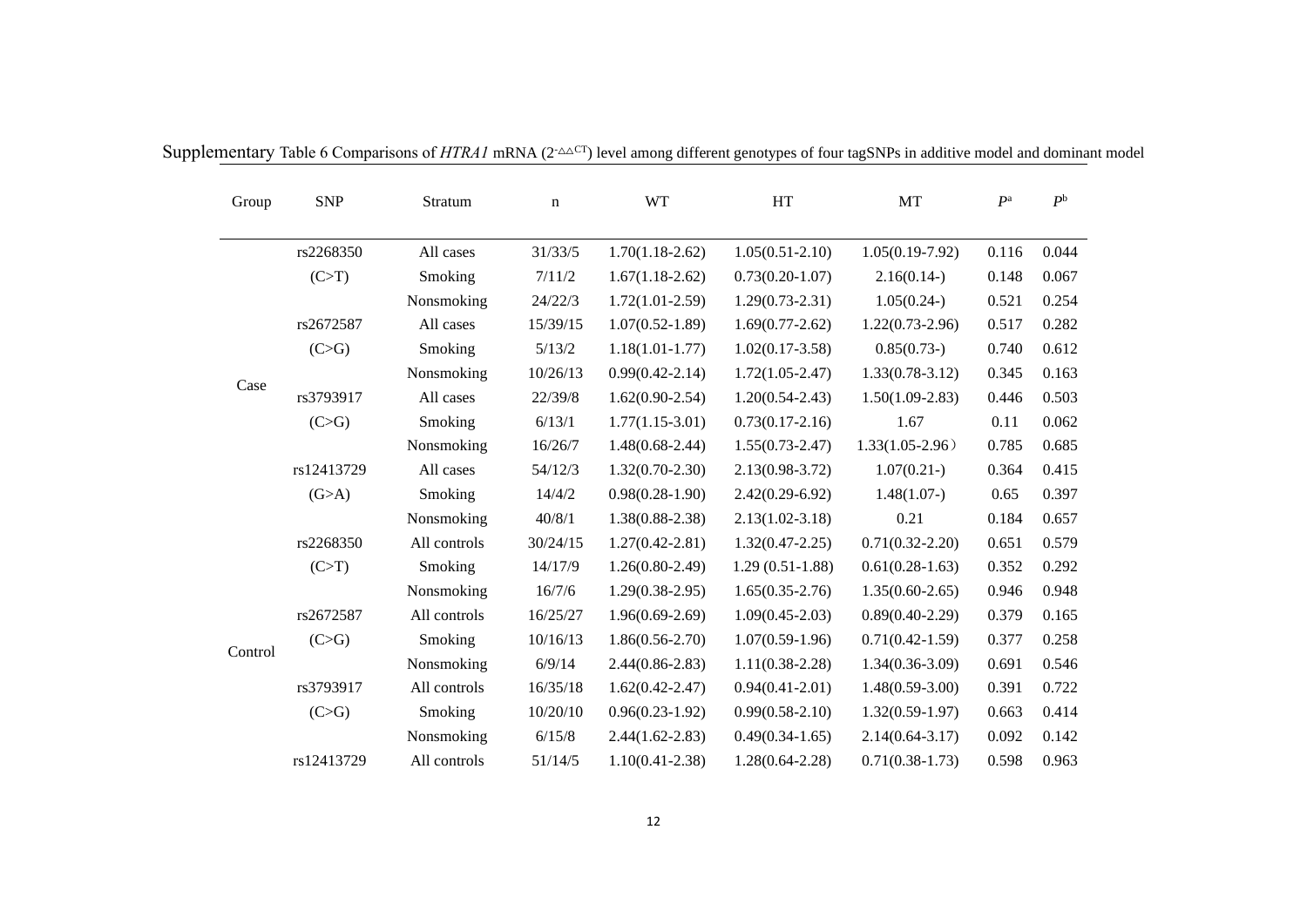| (G>A) | Smoking           |        | 32/5/4 1.07(0.53-2.10) 1.34(0.75-1.91) 0.66(0.26-0.76) 0.253 0.466 |      |             |  |
|-------|-------------------|--------|--------------------------------------------------------------------|------|-------------|--|
|       | <b>Nonsmoking</b> | 19/9/1 | $1.47(0.35-2.76)$ $1.22(0.54-2.57)$                                | 2.68 | 0.701 0.769 |  |

WT: wild type; HT: heterozygote; MT: mutant type.

a. *P* for additive model

b. *P* for dominant model